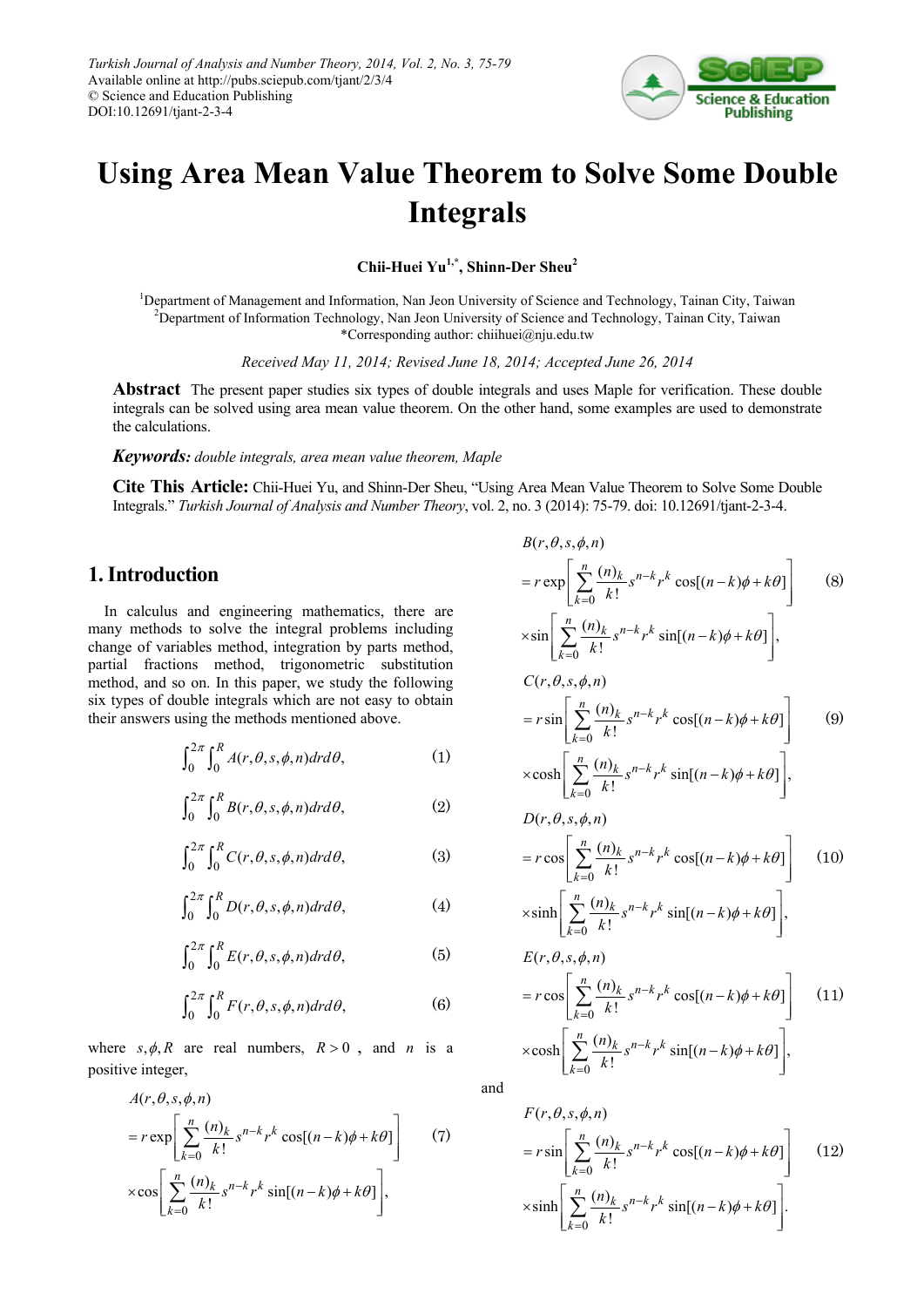We can obtain the solutions of these double integrals using area mean value theorem; these are the major results of this paper (i.e., Theorems 1-3). Adams et al. [\[1\],](#page-3-0) Nyblom [\[2\],](#page-3-1) and Oster [\[3\]](#page-3-2) provided some techniques to solve the integral problems. Yu [\[4-29\],](#page-3-3) Yu and B. -H. Chen [\[30\],](#page-4-0) and T. -J. Chen and Yu [\[31,32,33\]](#page-4-1) used complex power series method, integration term by term theorem, differentiation with respect to a parameter, Parseval's theorem, and generalized Cauchy integral formula to solve some types of integrals. In this paper, three examples are used to demonstrate the proposed calculations, and the manual calculations are verified using Maple.

#### **2. Main Results**

Some formulas and theorems used in this paper are introduced below.

#### **2.1. Euler's Formula**

 $e^{ix} = \cos x + i \sin x$ , where  $i = \sqrt{-1}$ , and *x* is any real number.

#### **2.2. DeMoivre's Formula**

 $(\cos x + i \sin x)^m = \cos mx + i \sin mx$ , where *m* is any integer, and *x* is any real number.

The following Formula 2.3 and Formula 2.4 can be found in [\[\[34\],](#page-4-2) p62]

**2.3.** 

 $\sin(a + ib) = \sin a \cosh b + i \cos a \sinh b$ , where *a, b* are real numbers.

#### **2.4.**

 $cos(a + ib) = cos a cosh b - i sin a sinh b$ , where *a, b* are real numbers.

### **2.5. Binomial Theorem:**

 $(u + v)^n = \sum_{k=0}^n \frac{(n)_k}{k!} u^{n-k} v^k$ *k*  $(u+v)^n = \sum_{k=0}^n \frac{(n)_k}{k!} u^{n-k}v^k$ − =  $(v + v)^n = \sum_{k=1}^{\infty} \frac{(n_k u)^{n-k}}{v^k} v^k$ , where  $u, v$  are complex

numbers, *n* is a positive integer,  $(n)_k = n(n-1)\cdots(n-k+1)$  for positive integers k, and  $(n)$ <sub>0</sub> = 1.

An important theorem used in this study is introduced below, which can be found in  $[35]$ , p147].

#### **2.6. Area Mean Value Theorem**

Suppose that  $z, \lambda$  are complex numbers, and  $R > 0$ . If  $f(z)$  is analytic in a domain which contains the closed disc  $\{z \in C | |z - \lambda| \le R\}$ , then:

$$
\frac{1}{\pi R^2} \iint\limits_{|z-\lambda|\leq R} f(z)r dr d\theta = f(\lambda).
$$

Firstly, we determine the solutions of the double integrals (1) and (2).

**Theorem 1** Suppose that  $s, \phi, R$  are real numbers,  $R > 0$ , and *n* is a positive integer. Then the double integrals

$$
\int_0^{2\pi} \int_0^R A(r, \theta, s, \phi, n) dr d\theta
$$
  
=  $\pi R^2 \exp(s^n \cos n\phi) \cdot \cos(s^n \sin n\phi)$ , (13)

and

$$
\int_0^{2\pi} \int_0^R B(r, \theta, s, \phi, n) dr d\theta
$$
  
=  $\pi R^2 \exp(s^n \cos n\phi) \cdot \cos(s^n \sin n\phi)$ , (14)

where

$$
A(r, \theta, s, \phi, n)
$$
  
=  $r \exp \left[ \sum_{k=0}^{n} \frac{(n)_k}{k!} s^{n-k} r^k \cos[(n-k)\phi + k\theta] \right]$   
 $\times \cos \left[ \sum_{k=0}^{n} \frac{(n)_k}{k!} s^{n-k} r^k \sin[(n-k)\phi + k\theta] \right],$ 

and

$$
B(r, \theta, s, \phi, n)
$$
  
=  $r \exp \left[ \sum_{k=0}^{n} \frac{(n)_k}{k!} s^{n-k} r^k \cos[(n-k)\phi + k\theta] \right]$   
 $\times \sin \left[ \sum_{k=0}^{n} \frac{(n)_k}{k!} s^{n-k} r^k \sin[(n-k)\phi + k\theta] \right].$ 

**Proof** Using area mean value theorem for analytic function  $f(z) = \exp(z^n)$  yields:

$$
\int_0^{2\pi} \int_0^R \exp[(z + re^{i\theta})^n] r dr d\theta = \pi R^2 \exp(z^n).
$$
 (15)

Let  $z = se^{i\phi}$ , then by Euler's formula, DeMoivre's formula and binomial theorem, we obtain:

$$
\int_0^{2\pi} \int_0^R r \exp\left[\sum_{k=0}^n \frac{(n)_k}{k!} (se^{i\phi})^{n-k} (re^{i\theta})^k\right] dr d\theta
$$
  
=  $\pi R^2 \exp(s^n e^{in\phi}).$  (16)

Thus,

$$
\int_0^{2\pi} \int_0^R r \exp\left[\sum_{k=0}^n \frac{(n)_k}{k!} s^{n-k} r^k e^{i[(n-k)\phi + k\theta]}\right] dr d\theta
$$
  
=  $\pi R^2 \exp(s^n \cos n\phi + is^n \sin n\phi)$ . (17)

Using the equality of real parts of both sides of Eq. (17) yields Eq. (13) holds. Also by the equality of imaginary parts of both sides of Eq. (17), we obtain Eq. (14).

Next, the solutions of the double integrals (3) and (4) can be obtained below.

**Theorem 2** If the assumptions are the same as Theorem 1, then the double integrals

$$
\int_0^{2\pi} \int_0^R C(r, \theta, s, \phi, n) dr d\theta
$$
  
=  $\pi R^2 \sin(s^n \cos n\phi) \cdot \cosh(s^n \sin n\phi)$ , (18)

and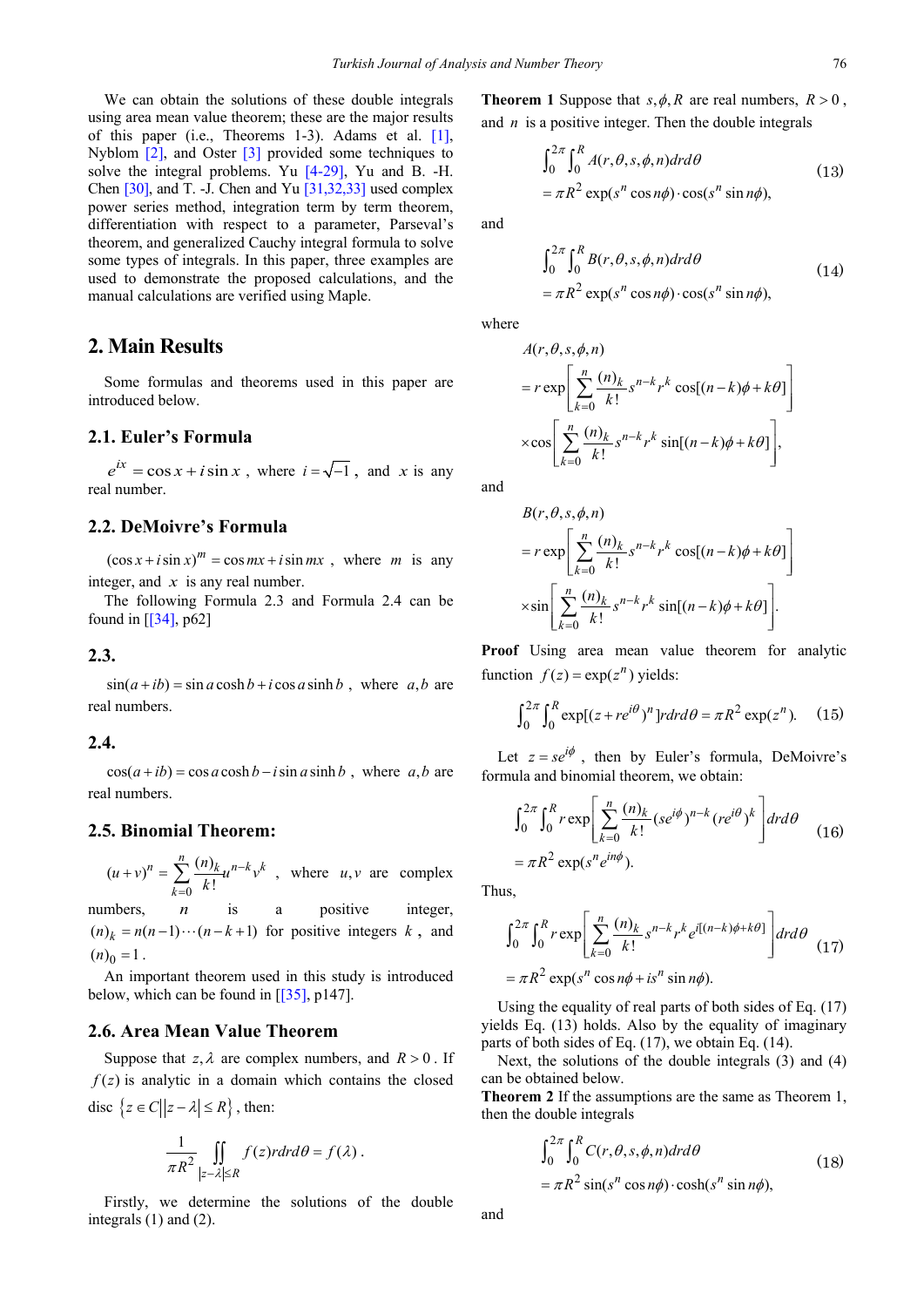$$
\int_0^{2\pi} \int_0^R D(r, \theta, s, \phi, n) dr d\theta
$$
  
=  $\pi R^2 \cos(s^n \cos n\phi) \cdot \sinh(s^n \sin n\phi)$ , (19)

where

$$
C(r, \theta, s, \phi, n)
$$
  
=  $r \sin \left[ \sum_{k=0}^{n} \frac{(n)_k}{k!} s^{n-k} r^k \cos[(n-k)\phi + k\theta] \right]$   
 $\times \cosh \left[ \sum_{k=0}^{n} \frac{(n)_k}{k!} s^{n-k} r^k \sin[(n-k)\phi + k\theta] \right],$ 

and

$$
D(r, \theta, s, \phi, n)
$$
  
=  $r \cos \left[ \sum_{k=0}^{n} \frac{(n)_k}{k!} s^{n-k} r^k \cos[(n-k)\phi + k\theta] \right]$   
 $\times \sinh \left[ \sum_{k=0}^{n} \frac{(n)_k}{k!} s^{n-k} r^k \sin[(n-k)\phi + k\theta] \right].$ 

**Proof** By area mean value theorem for analytic function  $g(z) = \sin(z^n)$ , we have:

$$
\int_0^{2\pi} \int_0^R \sin[(z + re^{i\theta})^n] r dr d\theta = \pi R^2 \sin(z^n). \tag{20}
$$

Let  $z = se^{i\phi}$ , then:

$$
\int_0^{2\pi} \int_0^R r \sin \left[ \sum_{k=0}^n \frac{(n)_k}{k!} (se^{i\phi})^{n-k} (re^{i\theta})^k \right] dr d\theta
$$
  
=  $\pi R^2 \sin(s^n e^{in\phi}).$  (21)

It follows that:

$$
\int_0^{2\pi} \int_0^R r \sin \left[ \sum_{k=0}^n \frac{(n)_k}{k!} s^{n-k} r^k e^{i[(n-k)\phi + k\theta]} \right] dr d\theta
$$
  
=  $\pi R^2 \sin(s^n \cos n\phi + is^n \sin n\phi)$ . (22)

By Formula 2.3 and the equality of real parts of both sides of Eq. (22), we obtain Eq. (18). Also using Formula 2.3 and the equality of imaginary parts of both sides of Eq. (22) yields Eq. (19) holds.

Finally, we solve the double integrals (5) and (6).

**Theorem 3** If the assumptions are the same as Theorem 1, then the double integrals

$$
\int_0^{2\pi} \int_0^R E(r, \theta, s, \phi, n) dr d\theta
$$
\n
$$
= \pi R^2 \cos(s^n \cos n\phi) \cdot \cosh(s^n \sin n\phi),
$$
\n(23)

and

$$
\int_0^{2\pi} \int_0^R F(r, \theta, s, \phi, n) dr d\theta
$$
  
=  $\pi R^2 \sin(s^n \cos n\phi) \cdot \sinh(s^n \sin n\phi)$ , (24)

where

$$
E(r, \theta, s, \phi, n)
$$
  
=  $r \cos \left[ \sum_{k=0}^{n} \frac{(n)_k}{k!} s^{n-k} r^k \cos[(n-k)\phi + k\theta] \right]$   
 $\times \cosh \left[ \sum_{k=0}^{n} \frac{(n)_k}{k!} s^{n-k} r^k \sin[(n-k)\phi + k\theta] \right],$ 

and

$$
F(r, \theta, s, \phi, n)
$$
  
=  $r \sin \left[ \sum_{k=0}^{n} \frac{(n)_k}{k!} s^{n-k} r^k \cos[(n-k)\phi + k\theta] \right]$   
 $\times \sinh \left[ \sum_{k=0}^{n} \frac{(n)_k}{k!} s^{n-k} r^k \sin[(n-k)\phi + k\theta] \right].$ 

**Proof** Using area mean value theorem for analytic function  $h(z) = cos(z^n)$  and Formula 2.4, we can easily obtain the desired results.

## **3. Examples**

In the following, for the six types of double integrals in this study, we provide some examples and use Theorems 1-3 to determine their solutions. On the other hand, Maple is used to calculate the approximations of some double integrals and their solutions for verifying our answers.

**Example 1** In Eq. (13), let  $s = 2$ ,  $\phi = \frac{\pi}{3}$ ,  $n = 1$ , and  $R = 2$ , we obtain:

$$
\int_0^{2\pi} \int_0^2 A\left(r, \theta, 2, \frac{\pi}{3}, 1\right) dr d\theta = 4\pi e \cdot \cos(\sqrt{3}), \qquad (25)
$$

where

$$
A\left(r,\theta,2,\frac{\pi}{3},1\right) = r\exp(1+r\cos\theta)\cdot\cos(\sqrt{3}+r\sin\theta). (26)
$$

Next, we use Maple to verify the correctness of Eq. (25). >evalf(Doubleint(r\*exp(1+r\*cos(theta))\*cos(sqrt(3)+r\*sin  $(theta)$ ),r=0..2,theta=0..2\*Pi),18);

$$
-5.48444066856117700
$$
  
>evalf(4\*Pi\*exp(1)\*cos(sqrt(3)),18);

−5.48444066856117688

Also using Eq. (14) yields:

$$
\int_0^{2\pi} \int_0^2 B\left(r, \theta, 2, \frac{\pi}{3}, 1\right) dr d\theta = 4\pi e \cdot \sin(\sqrt{3}), \qquad (27)
$$

where

$$
B\left(r,\theta,2,\frac{\pi}{3},1\right) = r\exp(1+r\cos\theta)\cdot\sin(\sqrt{3}+r\sin\theta). (28)
$$

>evalf(Doubleint(r\*exp(1+r\*cos(theta))\*sin(sqrt(3)+r\*sin  $(theta)$ ),r=0..2,theta=0..2\*Pi),18);

#### 33.7157808756591908

 $\text{Pevalf}(4*Pi*exp(1)*sin(sqrt(3)),18);$ 

33.7157808756591909

**Example 2** In Eq. (18), if  $s = 1, \phi = \frac{\pi}{2}, n = 2$ , and  $R = 3$ , then:

 $\int_0^{2\pi} \int_0^3 C\left(r, \theta, 1, \frac{\pi}{2}, 2\right) dr d\theta = -9\pi \sin(1),$  (29)

where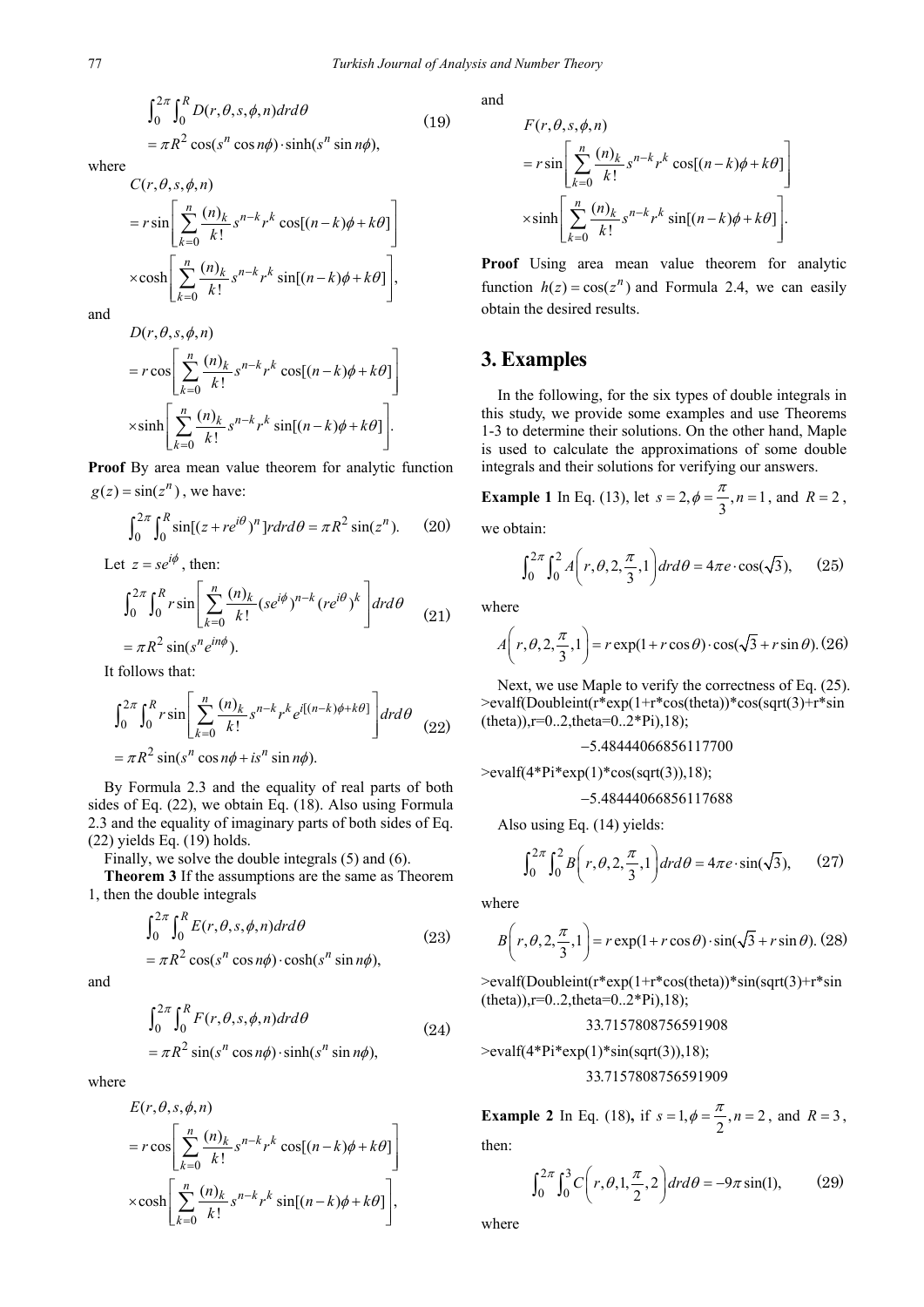$$
C\left(r,\theta,1,\frac{\pi}{2},2\right) = r\sin(-1-2r\sin\theta+r^2\cos 2\theta)
$$
 (30)  
 
$$
\times \cosh(2r\cos\theta+r^2\sin 2\theta).
$$

We also use Maple to verify the correctness of Eq.  $(29)$ . >evalf(Doubleint(r\*sin(-1-2r\*sin(theta)+r^2\*cos(2\*theta)) \*cosh(2\*r\*cos(theta)+r^2\*sin(2\*theta)),r=0..3,theta=0..2\* Pi));

$$
-23.79203158\\
$$

 $>$ evalf $(-9^*Pi^*sin(1))$ ;

$$
-23.79203158\\
$$

Also by Eq. (19), we have:

$$
\int_0^{2\pi} \int_0^3 D\left(r, \theta, 1, \frac{\pi}{2}, 2\right) dr d\theta = 0,\tag{31}
$$

where

$$
D\left(r,\theta,1,\frac{\pi}{2},2\right) = r\cos(-1-2r\sin\theta+r^2\cos 2\theta)
$$
  
 
$$
\times\sinh(2r\cos\theta+r^2\sin 2\theta).
$$
 (32)

 $\ge$ evalf(Doubleint(r\*cos(-1-2r\*sin(theta)+r^2\*cos(2\*theta)) \*sinh(2\*r\*cos(theta)+r^2\*sin(2\*theta)),r=0..3,theta=0..2\* Pi),14);

$$
-1.987124\cdot10^{-10}
$$

**Example 3** In Eq. (23), let  $s = 2$ ,  $\phi = \pi$ ,  $n = 1$ , and  $R = 1$ , then:

$$
\int_0^{2\pi} \int_0^1 E(r,\theta,2,\pi,1) dr d\theta = \pi \cos(2),\tag{33}
$$

where

$$
E(r, \theta, 2, \pi, 1) = r \cos(-2 + r \cos \theta) \cdot \cosh(r \sin \theta). \quad (34)
$$

>evalf(Doubleint(r\*cos(-2+r\*cos(theta))\*cosh(r\*sin(theta  $)$ ,r=0..1,theta=0..2\*Pi));

−1.307363845

 $\ge$ evalf(Pi $*cos(2)$ );

−1.307363845

On the other hand, using Eq. (24) yields:

$$
\int_0^{2\pi} \int_0^1 F(r, \theta, 2, \pi, 1) dr d\theta = 0,
$$
 (35)

where

 $F(r, \theta, 2, \pi, 1) = r \sin(-2 + r \cos \theta) \cdot \sinh(r \sin \theta)$ . (36)

>evalf(Doubleint(r\*sin(-2+r\*cos(theta))\*sinh(r\*sin(theta  $)$ ,r=0..1,theta=0..2\*Pi));

 $4.9526896950035 \cdot 10^{-16}$ .

## **4. Conclusion**

In this paper, we use area mean value theorem to solve some types of double integrals. In fact, the applications of this theorem are extensive, and can be used to easily solve many difficult problems; we endeavor to conduct further studies on related applications. In addition, Maple also

plays a vital assistive role in problem-solving. In the future, we will extend the research topic to other calculus and engineering mathematics problems and use Maple to verify our answers.

## **References**

- <span id="page-3-0"></span>[1] A. A. Adams, H. Gottliebsen, S. A. Linton, and U. Martin, "Automated theorem proving in support of computer algebra: symbolic definite integration as a case study," *Proceedings of the 1999 International Symposium on Symbolic and Algebraic Computation*, Canada, pp. 253-260, 1999.
- <span id="page-3-1"></span>[2] M. A. Nyblom, "On the evaluation of a definite integral involving nested square root functions," *Rocky Mountain Journal of Mathematics*, Vol. 37, No. 4, pp. 1301-1304, 2007.
- <span id="page-3-2"></span>[3] C. Oster, "Limit of a definite integral," *SIAM Review*, Vol. 33, No. 1, pp. 115-116, 1991.
- <span id="page-3-3"></span>[4] C. -H. Yu, "A study of two types of definite integrals with Maple," *Jökull Journal*, Vol. 64, No. 2, pp. 543-550, 2014.
- [5] C. -H. Yu, "Evaluating two types of definite integrals using Parseval's theorem," *Wulfenia Journal*, Vol. 21, No. 2, pp. 24-32, 2014.
- [6] C. -H. Yu, "Solving some definite integrals using Parseval's theorem," *American Journal of Numerical Analysis*, Vol. 2, No. 2, pp. 60-64, 2014.
- [7] C. -H. Yu, "Some types of integral problems," *American Journal of Systems and Software*, Vol. 2, No. 1, pp. 22-26, 2014.
- [8] C. -H. Yu, "Using Maple to study the double integral problems," *Applied and Computational Mathematics*, Vol. 2, No. 2, pp. 28-31, 2013.
- [9] C. -H. Yu, "A study on double Integrals," *International Journal of Research in Information Technology*, Vol. 1, Issue. 8, pp. 24-31, 2013.
- [10] C. -H. Yu, "Application of Parseval's theorem on evaluating some definite integrals," *Turkish Journal of Analysis and Number Theory*, Vol. 2, No. 1, pp. 1-5, 2014.
- [11] C. -H. Yu, "Evaluation of two types of integrals using Maple, "*Universal Journal of Applied Science*, Vol. 2, No. 2, pp. 39-46, 2014.
- [12] C. -H. Yu, "Studying three types of integrals with Maple, "*American Journal of Computing Research Repository*, Vol. 2, No. 1, pp. 19-21, 2014.
- [13] C. -H. Yu, "The application of Parseval's theorem to integral problems," *Applied Mathematics and Physics*, Vol. 2, No. 1, pp. 4- 9, 2014.
- [14] C. -H. Yu, "A study of some integral problems using Maple," *Mathematics and Statistics*, Vol. 2, No. 1, pp. 1-5, 2014.
- [15] C. -H. Yu, "Solving some definite integrals by using Maple, "*World Journal of Computer Application and Technology*, Vol. 2, No. 3, pp. 61-65, 2014.
- [16] C. -H. Yu, "Using Maple to study two types of integrals," *International Journal of Research in Computer Applications and Robotics*, Vol. 1, Issue. 4, pp. 14-22, 2013.
- [17] C. -H. Yu, "Solving some integrals with Maple," *International Journal of Research in Aeronautical and Mechanical Engineering*, Vol. 1, Issue. 3, pp. 29-35, 2013.
- [18] C. -H. Yu, "A study on integral problems by using Maple," *International Journal of Advanced Research in Computer Science and Software Engineering*, Vol. 3, Issue. 7, pp. 41-46, 2013.
- [19] C. -H. Yu, "Evaluating some integrals with Maple," *International Journal of Computer Science and Mobile Computing*, Vol. 2, Issue. 7, pp. 66-71, 2013.
- [20] C. -H. Yu, "Application of Maple on evaluation of definite integrals," *Applied Mechanics and Materials*, Vols. 479-480 (2014), pp. 823-827, 2013.
- [21] C. -H. Yu, "Application of Maple on the integral problems," *Applied Mechanics and Materials*, Vols. 479-480 (2014), pp. 849- 854, 2013.
- [22] C. -H. Yu, "Using Maple to study the integrals of trigonometric functions," *Proceedings of the 6th IEEE/International Conference on Advanced Infocomm Technology*, Taiwan, No. 00294, 2013.
- [23] C. -H. Yu, "A study of the integrals of trigonometric functions with Maple," *Proceedings of the Institute of Industrial Engineers Asian Conference 2013*, Taiwan, Springer, Vol. 1, pp. 603-610, 2013.